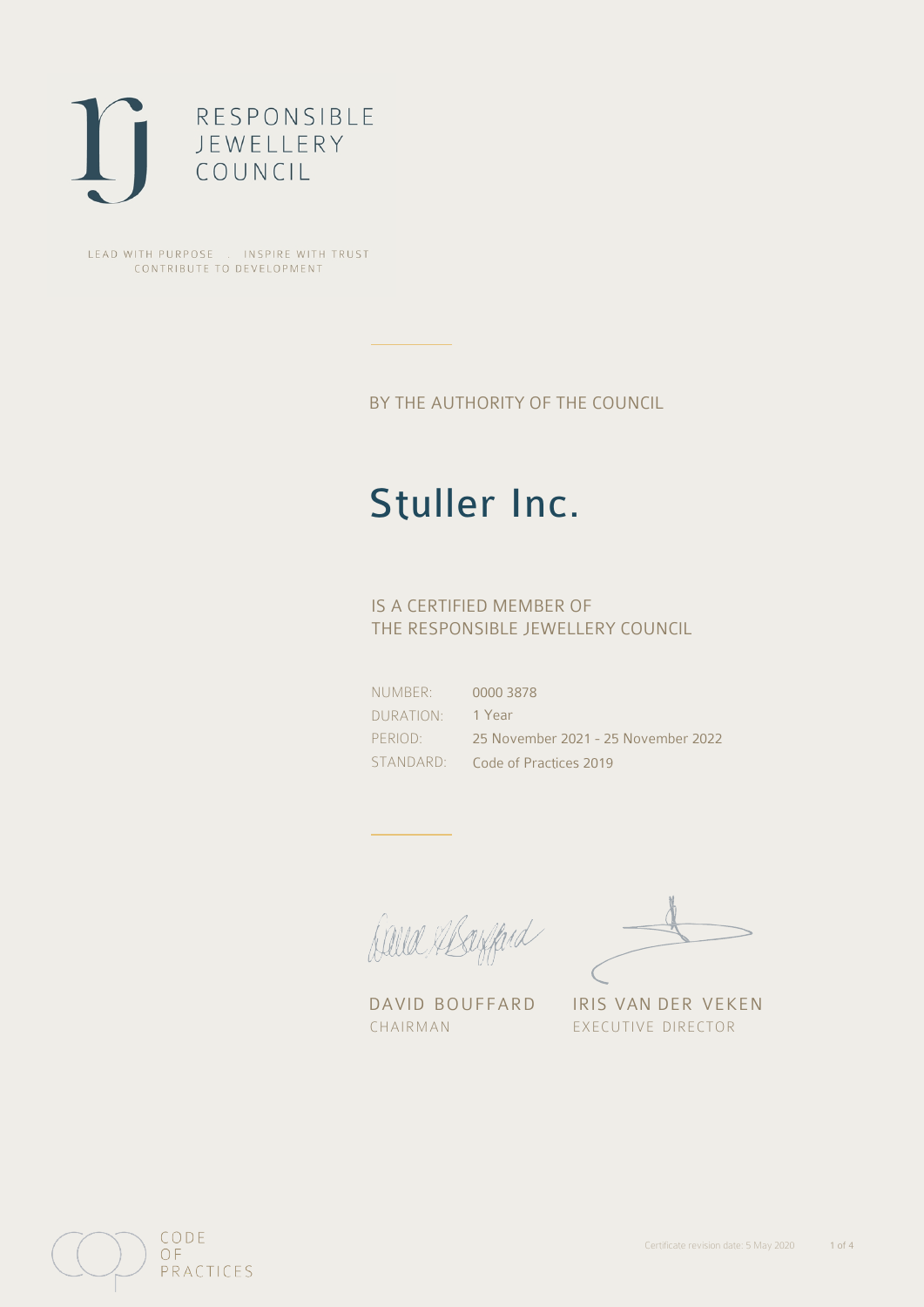

# **CERTIFICATION OVERVIEW**

| <b>MEMBERSHIP</b><br><b>FORUM</b>      | Jewellery and Watch Manufacturer and/or Wholesaler                                                                                                                                                                                                                                                                                                                                                                               |
|----------------------------------------|----------------------------------------------------------------------------------------------------------------------------------------------------------------------------------------------------------------------------------------------------------------------------------------------------------------------------------------------------------------------------------------------------------------------------------|
| <b>AUDIT</b><br><b>DATE</b>            | 28 September 2021                                                                                                                                                                                                                                                                                                                                                                                                                |
| <b>AUDIT</b><br><b>TYPE</b>            | Re-certification                                                                                                                                                                                                                                                                                                                                                                                                                 |
| APPLICABLE<br><b>STANDARD</b>          | Code of Practices 2019                                                                                                                                                                                                                                                                                                                                                                                                           |
| <b>ACCREDITED</b><br><b>AUDIT FIRM</b> | <b>SCS Global Services</b>                                                                                                                                                                                                                                                                                                                                                                                                       |
| <b>APPLICABLE</b><br><b>PROVISIONS</b> | 1. General requirements: 1-4, except 3.2<br>2. Responsible supply chains, human rights and due<br>diligence: 5-14, except 7.3a-b, 8, 9, 11.3, 13.1-4, 14.3<br>3. Labour rights and working conditions: 15-22, except 19.3,<br>21.3<br>4. Health, Safety and Environment: 23-27, except 23.10, 27.4<br>5. Gold, Silver, PGM, diamond and coloured gemstone<br>products: 28-30, except 30<br>6. Responsible mining: Not applicable |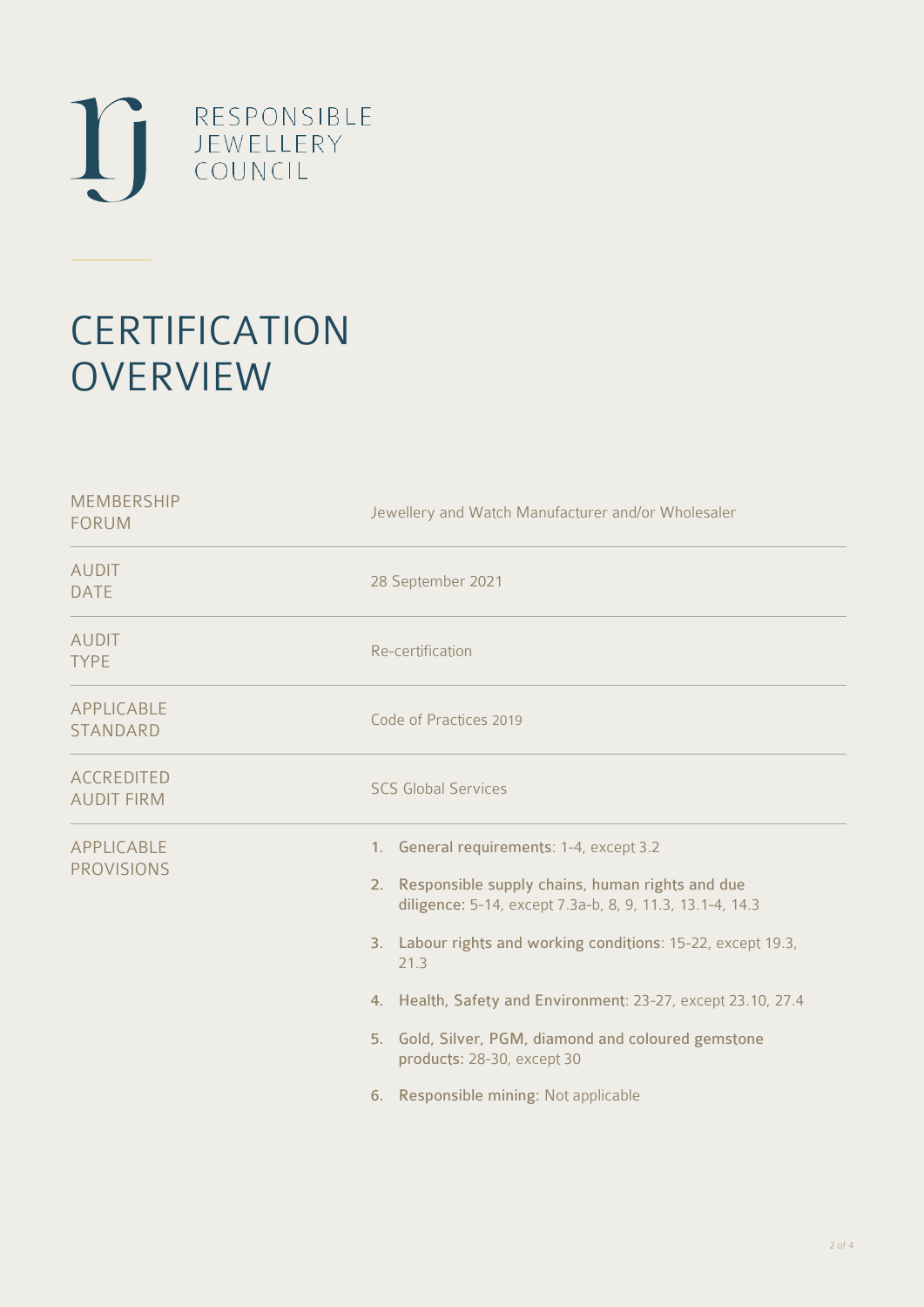| PROVENANCE<br><b>CLAIMS</b>                | CanadaMark Diamonds are mined in Canada's Northwest Territory and<br>tracked through an audited process from the manufacturer to our<br>facility. Stuller has received SCS Global Services' certification for 100%<br>recycled metals, verifying that when you buy Stuller's manufactured<br>metals-gold, silver, platinum, and palladium products-they have<br>100% recycled content. |
|--------------------------------------------|----------------------------------------------------------------------------------------------------------------------------------------------------------------------------------------------------------------------------------------------------------------------------------------------------------------------------------------------------------------------------------------|
| <b>AUDITOR STATEMENT OF</b><br>CONFORMANCE | Based on the scope and findings of the certification audit, the member<br>has demonstrated a conformance level consistent with a:                                                                                                                                                                                                                                                      |
|                                            | 1 Year Certification                                                                                                                                                                                                                                                                                                                                                                   |
| <b>NEXT AUDIT TYPE</b>                     | MID-TERM REVIEW (within 12-24 months):                                                                                                                                                                                                                                                                                                                                                 |
|                                            | A. Mid-term review NOT required due to:                                                                                                                                                                                                                                                                                                                                                |
|                                            | No anticipated changes to the certification scope during the<br>certification period                                                                                                                                                                                                                                                                                                   |
|                                            | 3 or less minor non-conformances with critical provisions or in<br>general identified by the audit (not covered by parallel audits<br>for schemes identified as equivalent to RJC's) for an individual<br>member in the mining sector or a non-mining sector member                                                                                                                    |
|                                            | <25 full time equivalent personnel                                                                                                                                                                                                                                                                                                                                                     |
|                                            | Low risk of non-conformances due to management controls                                                                                                                                                                                                                                                                                                                                |
|                                            | Existence of parallel audits for schemes recognised by RJC                                                                                                                                                                                                                                                                                                                             |
|                                            | Strong internal controls ensuring effective review and closure<br>of corrective actions for non-conformances                                                                                                                                                                                                                                                                           |
|                                            | B. Mid-term review (desktop only) required due to:                                                                                                                                                                                                                                                                                                                                     |
|                                            | No impact on conformance levels from any changes to the<br>certification scope                                                                                                                                                                                                                                                                                                         |
|                                            | 5 or less minor non-conformances with critical provisions or in<br>general identified by the audit (not covered by parallel audits<br>for schemes identified as equivalent to RJC's) for an individual<br>member in the mining sector or a non-mining sector member                                                                                                                    |
|                                            | Possibility of remote verification of actions                                                                                                                                                                                                                                                                                                                                          |
|                                            | No risk to critical provisions                                                                                                                                                                                                                                                                                                                                                         |